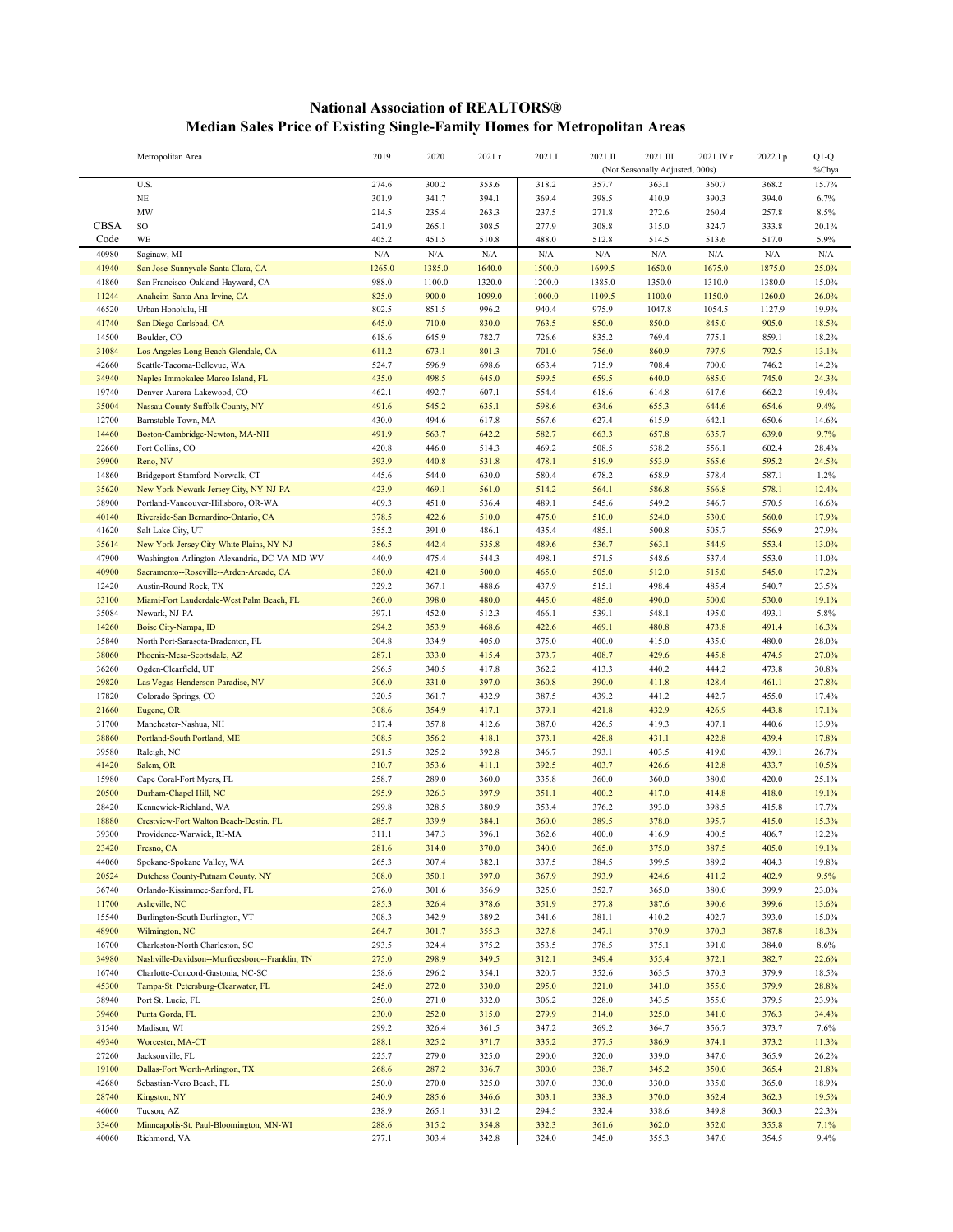|                | Metropolitan Area                                              | 2019           | 2020           | 2021 r         | 2021.I         | 2021.II        | 2021.III<br>(Not Seasonally Adjusted, 000s) | 2021.IV r      | 2022.Ip        | $Q1-Q1$<br>%Chya |
|----------------|----------------------------------------------------------------|----------------|----------------|----------------|----------------|----------------|---------------------------------------------|----------------|----------------|------------------|
| 12580          | Baltimore-Columbia-Towson, MD                                  | 299.4          | 328.5          | 358.1          | 329.8          | 369.1          | 370.3                                       | 353.8          | 350.9          | 6.4%             |
| 12060          | Atlanta-Sandy Springs-Marietta, GA                             | 233.2          | 260.8          | 317.2          | 279.3          | 315.0          | 325.7                                       | 339.5          | 350.3          | 25.4%            |
| 78010          | St Croix, Virgin Islands                                       | 285.3          | 317.5          | 319.4          | 310.0          | 339.0          | 327.5                                       | 301.0          | 350.0          | 12.9%            |
| 34820          | Myrtle Beach-Conway-North Myrtle Beach, SC-NC                  | 234.3          | 250.2          | 294.0          | 267.2          | 285.9          | 308.3                                       | 321.5          | 342.0          | $28.0\%$         |
| 11460          | Ann Arbor, MI                                                  | 294.7          | 312.4          | 348.8          | 313.9          | 373.9          | 358.3                                       | 333.4          | 340.5          | 8.5%             |
| 37460          | Panama City, FL                                                | 229.5          | 255.0          | 298.5          | 275.0          | 290.7          | 305.0                                       | 320.0          | 338.5          | 23.1%            |
| 49420          | Yakima, WA                                                     | 248.9          | 281.3          | 327.1          | 305.3          | 324.4          | 337.6                                       | 330.5          | 335.8          | 10.0%            |
| 37340          | Palm Bay-Melbourne-Titusville, FL                              | 238.9          | 260.4          | 305.0          | 275.0          | 295.6          | 320.0                                       | 325.0          | 333.8          | 21.4%            |
| 45940          | Trenton, NJ                                                    | 276.3          | 300.0          | 353.7          | 309.8          | 373.2          | 371.9                                       | 346.7          | 330.9          | 6.8%             |
| 26420          | Houston-The Woodlands-Sugar Land, TX                           | 245.8          | 263.8          | 304.1          | 281.8          | 307.2          | 309.9                                       | 316.9          | 330.8          | 17.4%            |
| 19660          | Deltona-Daytona Beach-Ormond Beach, FL                         | 225.0          | 244.9          | 290.0          | 269.0          | 284.9          | 300.0                                       | 309.0          | 330.0          | 22.7%            |
| 16980          | Chicago-Naperville-Elgin, IL-IN-WI                             | 265.1          | 287.6          | 330.4          | 303.5          | 348.6          | 337.8                                       | 318.1          | 325.4          | 7.2%             |
| 10740          | Albuquerque, NM                                                | 225.0          | 248.1          | 292.5          | 269.5          | 293.4          | 298.7                                       | 307.4          | 321.7          | 19.4%            |
| 41700          | San Antonio-New Braunfels, TX                                  | 236.6          | 254.3          | 291.2          | 266.7          | 286.5          | 300.9                                       | 312.5          | 321.1          | 20.4%            |
| 29460          | Lakeland-Winter Haven, FL                                      | 210.0          | 230.0          | 270.0          | 246.0          | 261.0          | 280.6                                       | 297.5          | 320.0          | 30.1%            |
| 37860          | Pensacola-Ferry Pass-Brent, FL                                 | 219.9          | 240.0          | 281.0          | 254.9          | 278.0          | 292.0                                       | 300.0          | 315.5          | 23.8%            |
| 23540          | Gainesville, FL                                                | 240.0          | 255.0          | 299.6          | 280.0          | 300.0          | 308.7                                       | 306.3          | 310.0          | 10.7%            |
| 26620          | Huntsville, AL                                                 | 223.5          | 248.0          | 280.4          | 254.2          | 272.8          | 285.8                                       | 308.9          | 309.6          | 21.8%            |
| 28940          | Knoxville, TN                                                  | 205.2          | 229.8          | 279.0          | 248.9          | 271.9<br>265.4 | 290.6<br>281.9                              | 294.2          | 307.9<br>306.9 | 23.7%<br>26.7%   |
| 22220<br>35300 | Fayetteville-Springdale-Rogers, AR-MO<br>New Haven-Milford, CT | 203.0<br>237.4 | 226.3<br>265.9 | 271.2<br>300.0 | 242.2<br>275.7 | 309.7          | 314.4                                       | 283.4<br>302.0 | 306.4          | 11.1%            |
| 12100          | Atlantic City-Hammonton, NJ                                    | 210.2          | 247.2          | 293.3          | 277.2          | 287.7          | 296.1                                       | 312.1          | 304.1          | 9.7%             |
| 38340          | Pittsfield, MA                                                 | 223.2          | 266.3          | 302.4          | 261.2          | 321.9          | 302.7                                       | 312.6          | 303.7          | 16.3%            |
| 35980          | Norwich-New London, CT                                         | 234.9          | 263.5          | 296.0          | 264.4          | 302.2          | 308.7                                       | 299.1          | 301.6          | 14.1%            |
| 24860          | Greenville-Anderson-Mauldin, SC                                | 223.3          | 240.9          | 279.1          | 256.3          | 276.3          | 282.0                                       | 294.3          | 300.1          | 17.1%            |
| 33340          | Milwaukee-Waukesha-West Allis, WI                              | 268.4          | 291.3          | 319.0          | 290.6          | 327.7          | 333.0                                       | 309.8          | 298.8          | 2.8%             |
| 37980          | Philadelphia-Camden-Wilmington, PA-NJ-DE-MD                    | 246.2          | 272.9          | 305.0          | 275.0          | 309.8          | 324.8                                       | 306.6          | 297.9          | 8.3%             |
| 45220          | Tallahassee, FL                                                | 227.0          | 248.0          | 273.7          | 256.5          | 274.8          | 278.9                                       | 280.0          | 296.5          | 15.6%            |
| 25540          | Hartford-West Hartford-East Hartford, CT                       | 237.3          | 264.5          | 297.8          | 275.6          | 301.7          | 314.7                                       | 295.0          | 291.0          | 5.6%             |
| 47260          | Virginia Beach-Norfolk-Newport News, VA-NC                     | 235.0          | 275.0          | 285.0          | 265.0          | 290.0          | 290.0                                       | 285.0          | 289.9          | 9.4%             |
| 13820          | Birmingham-Hoover, AL                                          | 221.6          | 246.2          | 271.2          | 254.3          | 277.2          | 273.6                                       | 276.2          | 289.5          | 13.8%            |
| 44140          | Springfield, MA                                                | 229.0          | 249.0          | 287.5          | 259.1          | 290.4          | 298.9                                       | 290.6          | 288.3          | 11.3%            |
| 28140          | Kansas City, MO-KS                                             | 219.4          | 237.4          | 279.2          | 258.1          | 286.7          | 283.3                                       | 279.4          | 287.4          | 11.4%            |
| 43620          | Sioux Falls, SD                                                | 221.4          | 236.3          | 269.5          | 243.9          | 268.5          | 281.3                                       | 270.6          | 286.9          | 17.6%            |
| 35380          | New Orleans-Metairie, LA                                       | 222.0          | 240.5          | 268.1          | 250.5          | 275.7          | 275.4                                       | 265.9          | 281.1          | 12.2%            |
| 16860          | Chattanooga, TN-GA                                             | 193.3          | 220.1          | 255.3          | 232.3          | 255.1          | 259.4                                       | 269.9          | 281.0          | 21.0%            |
| 20100          | Dover, DE                                                      | 218.2          | 241.2          | 283.8          | 253.6          | 280.8          | 294.3                                       | 296.5          | 279.1          | 10.1%            |
| 10900          | Allentown-Bethlehem-Easton, PA-NJ                              | 207.2          | 234.9          | 266.4          | 241.7          | 265.8          | 279.5                                       | 267.7          | 277.2          | 14.7%            |
| 24340          | Grand Rapids-Wyoming, MI                                       | 210.5          | 230.1          | 267.7          | 242.1          | 278.3          | 274.0                                       | 265.7          | 276.7          | 14.3%            |
| 18140          | Columbus, OH                                                   | 216.6          | 240.8          | 274.1          | 242.0          | 282.4          | 286.3                                       | 272.8          | 274.3          | 13.3%            |
| 43300          | Sherman-Denison, TX                                            | 189.3          | 204.0          | 254.2          | 234.8          | 249.2          | 255.0                                       | 276.5          | 272.2          | 15.9%            |
| 26900          | Indianapolis-Carmel-Anderson, IN                               | 200.1          | 227.6          | 260.5          | 232.4          | 261.7          | 269.0                                       | 269.1          | 271.6          | 16.9%            |
| 22020          | Fargo, ND-MN                                                   | 221.0          | 233.5          | 255.9          | 236.2          | 263.9          | 264.3                                       | 252.4          | 269.0          | 13.9%            |
| 36100<br>17860 | Ocala, FL<br>Columbia, MO                                      | 170.6<br>206.4 | 185.0          | 230.0          | 199.9          | 225.0          | 240.0                                       | 250.0<br>253.4 | 267.4          | 33.8%            |
| 25180          | Hagerstown-Martinsburg, MD-WV                                  | 191.3          | 225.4<br>215.4 | 255.0<br>245.4 | 239.8<br>226.2 | 258.7<br>240.6 | 260.8<br>253.7                              | 256.6          | 266.8<br>262.2 | 11.3%<br>15.9%   |
| 12940          | Baton Rouge, LA                                                | 216.4          | 229.7          | 249.4          | 240.3          | 250.8          | 255.4                                       | 251.5          | 261.8          | 8.9%             |
| 49180          | Winston-Salem, NC                                              | 177.3          | 202.4          | 235.6          | 209.3          | 237.7          | 241.2                                       | 246.5          | 261.2          | 24.8%            |
| 30700          | Lincoln, NE                                                    | 198.4          | 219.8          | 245.1          | 229.9          | 243.9          | 253.9                                       | 246.7          | 260.8          | 13.4%            |
| 18580          | Corpus Christi, TX                                             | 201.1          | 225.4          | 250.0          | 240.7          | 253.9          | 252.2                                       | 252.7          | 259.9          | $8.0\%$          |
| 19780          | Des Moines-West Des Moines, IA                                 | 214.5          | 229.6          | 258.2          | 241.9          | 258.9          | 265.7                                       | 260.3          | 259.5          | 7.3%             |
| 32820          | Memphis, TN-MS-AR                                              | 188.7          | 221.2          | 248.7          | 221.6          | 251.0          | 254.0                                       | 260.7          | 259.3          | 17.0%            |
| 43900          | Spartanburg, SC                                                | 183.8          | 205.1          | 235.4          | 224.2          | 233.3          | 236.0                                       | 246.0          | 258.5          | 15.3%            |
| 13900          | Bismarck, ND                                                   | 250.7          | 261.4          | 273.7          | 258.4          | 277.7          | 281.6                                       | 268.4          | 258.3          | $0.0\%$          |
| 17900          | Columbia, SC                                                   | 185.0          | 202.9          | 233.2          | 214.9          | 234.5          | 237.7                                       | 241.3          | 254.9          | 18.6%            |
| 36540          | Omaha-Council Bluffs, NE-IA                                    | 200.7          | 220.6          | 242.0          | 228.6          | 247.2          | 244.3                                       | 242.0          | 251.9          | 10.2%            |
| 10580          | Albany-Schenectady-Troy, NY                                    | 218.8          | 232.5          | 257.6          | 232.8          | 258.6          | 273.1                                       | 261.5          | 251.2          | 7.9%             |
| 24660          | Greensboro-High Point, NC                                      | 176.2          | 199.2          | 228.6          | 207.4          | 229.9          | 235.8                                       | 236.0          | 247.7          | 19.4%            |
| 11540          | Appleton, WI                                                   | 189.2          | 202.8          | 241.0          | 210.5          | 243.0          | 253.3                                       | 239.0          | 244.5          | 16.2%            |
| 17140          | Cincinnati, OH-KY-IN                                           | 185.6          | 208.9          | 243.4          | 212.4          | 254.3          | 253.5                                       | 244.5          | 244.3          | 15.0%            |
| 10180          | Abilene, TX                                                    | 179.8          | 193.5          | 215.4          | 206.1          | 217.9          | 215.6                                       | 221.7          | 244.0          | 18.4%            |
| 14540          | Bowling Green, KY                                              | 186.6          | 198.7          | 236.4          | 214.0          | 243.5          | 230.1                                       | 253.4          | 240.9          | 12.6%            |
| 22140          | Farmington, NM                                                 | 186.7          | 198.7          | 215.7          | 208.3          | 212.2          | 224.4                                       | 217.1          | 240.7          | 15.6%            |
| 19460          | Decatur, AL                                                    | 154.0          | 175.2          | 204.2          | 184.2          | 195.2          | 219.4                                       | 217.9          | 237.4          | 28.9%            |
| 31140          | Louisville/Jefferson County, KY-IN                             | 192.7          | 212.1          | 235.6          | 213.9          | 235.4          | 245.5                                       | 242.1          | 235.4          | 10.1%            |
| 27140          | Jackson, MS                                                    | 179.3          | 198.8          | 220.2          | 207.8          | 221.3          | 222.3                                       | 227.7          | 234.1          | 12.7%            |
| 24580<br>23844 | Green Bay, WI<br>Gary-Hammond, IN                              | 189.4<br>183.6 | 204.2<br>203.4 | 234.5<br>223.3 | 216.9<br>190.7 | 237.3<br>227.2 | 237.3<br>233.0                              | 239.3<br>229.6 | 234.0<br>233.7 | 7.9%<br>22.5%    |
| 24020          | Glens Falls, NY                                                | 182.0          | 200.1          | 231.1          | 214.6          | 232.9          | 240.5                                       | 233.6          | 231.3          | 7.8%             |
| 46140          | Tulsa, OK                                                      | 173.2          | 195.9          | 221.6          | 203.7          | 218.4          | 228.9                                       | 228.6          | 229.2          | 12.5%            |
| 30460          | Lexington-Fayette, KY                                          | 180.0          | 201.2          | 224.2          | 209.9          | 222.5          | 229.4                                       | 229.0          | 226.6          | $8.0\%$          |
| 21340          | El Paso, TX                                                    | 164.4          | 177.8          | 200.8          | 189.0          | 196.8          | 208.4                                       | 212.2          | 225.0          | 19.0%            |
| 19820          | Detroit-Warren-Deaborn, MI                                     | 195.8          | 221.3          | 245.7          | 216.8          | 256.3          | 259.5                                       | 240.8          | 224.3          | 3.5%             |
| 49620          | York-Hanover, PA                                               | 184.1          | 199.3          | 221.0          | 199.7          | 218.3          | 233.6                                       | 225.1          | 222.2          | 11.3%            |